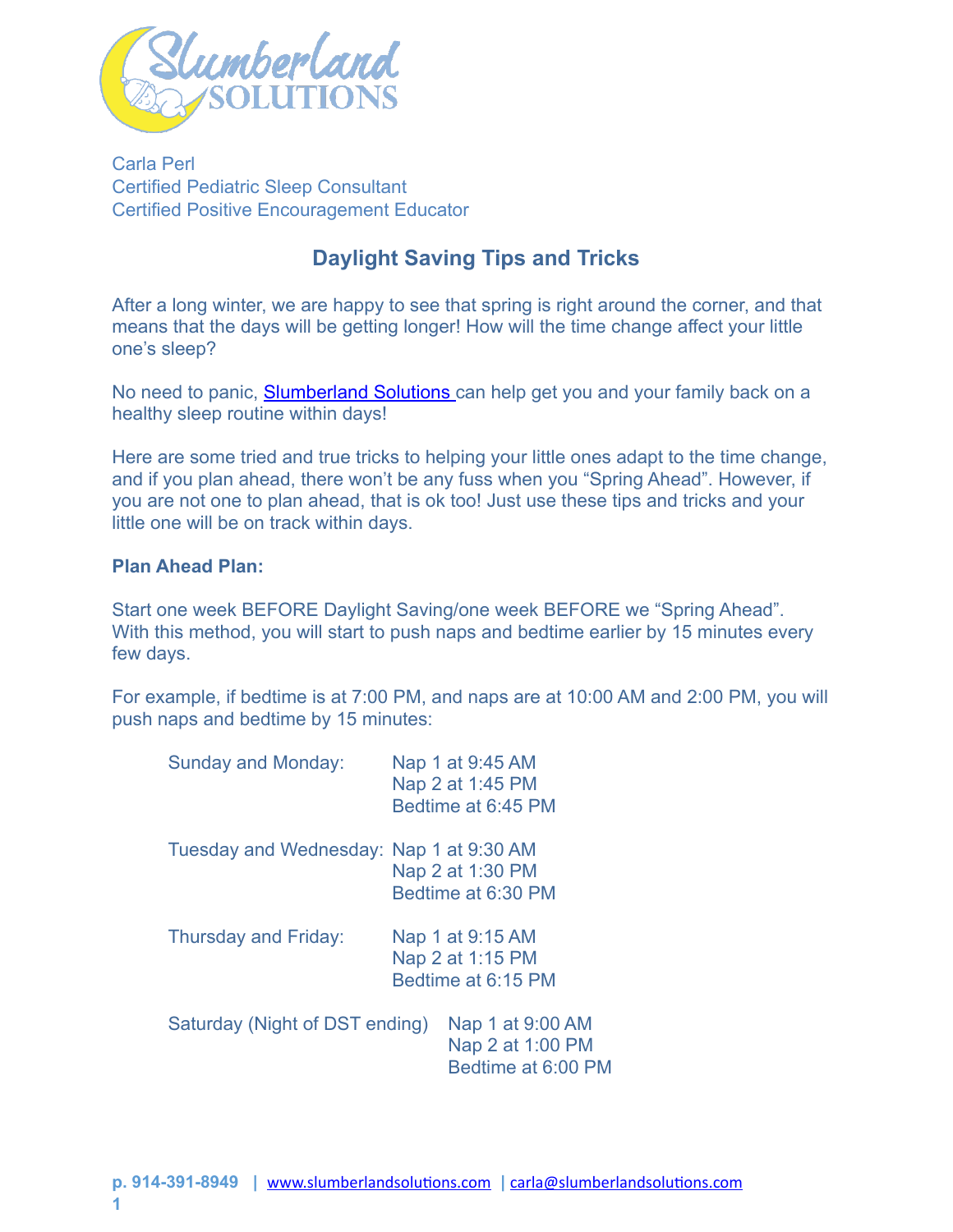| <b>Sunday Morning</b> | You will be back on your original schedule:<br>Nap 1 at 10:00 AM |
|-----------------------|------------------------------------------------------------------|
|                       | Nap 2 at 2:00 PM                                                 |
|                       | <b>Bedtime at 7:00 PM</b>                                        |

#### **Catch Up Plan:**

Well, all great plans do have some glitches. If you forgot to plan ahead, or you were not able to push naps and/or bedtimes consistently during the past week, never fear, there is a solution! Just start the DAY when Daylight Saving starts (Sunday). For example, if bedtime is at 7:00 PM and naps are at 10:00 AM and 2:00 PM, you will start everything one hour later the first couple of days and push your times up in 15 minute increments.

### **CLOCKS HAVE ALREADY CHANGED:**

| <b>Sunday and Monday</b>               | Nap 1 at 10:45 AM<br>Nap 2 at 2:45 PM<br>Bedtime at 7:45 PM               |  |
|----------------------------------------|---------------------------------------------------------------------------|--|
| <b>Tuesday and Wednesday</b>           | Nap 1 at 10:30 AM<br>Nap 2 at 2:30 PM<br>Bedtime at 7:30 PM               |  |
| <b>Thursday and Friday</b>             | Nap 1 at 10:15 AM<br>Nap 2 at 2:15 PM<br>Bedtime at 7:15 PM               |  |
| <b>Saturday and on</b>                 | Nap 1 at 10:00 AM<br><b>Nap 2 at 2:00 PM</b><br><b>Bedtime at 7:00 PM</b> |  |
| <b>Back on your original schedule!</b> |                                                                           |  |

It is important to remember that every child is different and sometimes you may not need to make the time adjustment. Sometimes children adapt naturally and sometimes their bodies prefer the earlier time. As always, you need to do what works best for you, your family and how your baby is reacting. Trust your Mommy Instincts; it is very rare that your instincts will be wrong.

However, if after a week or so, your baby is fussy and not sleeping well, try the tips above and see if you can get back on a healthy sleep routine.

If you're still having challenges with your baby's sleep schedule, you can schedule a [call](http://www.slumberlandsolutions.com/contact). Together, we can find a solution to get your baby back on track!